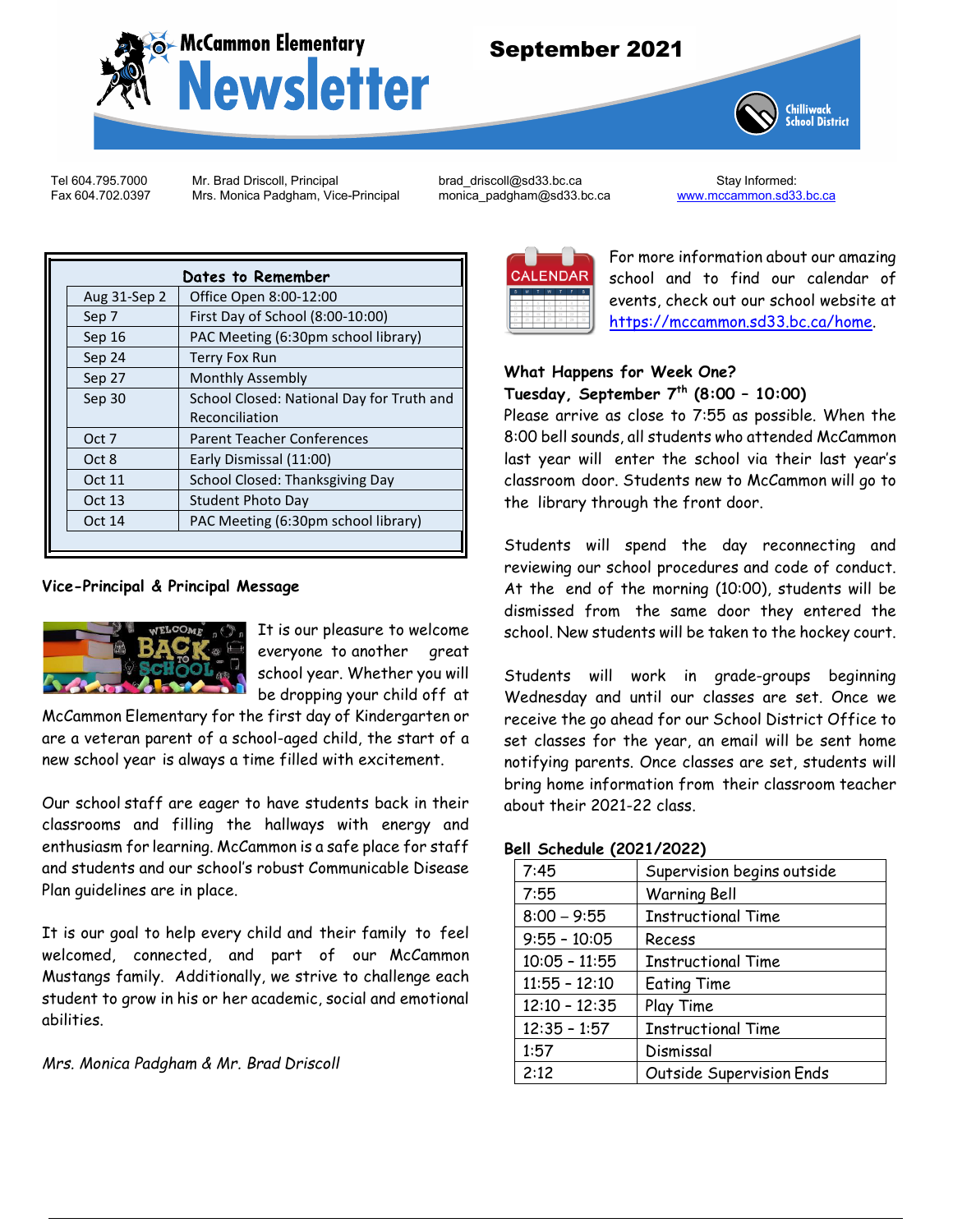

# September 2021



### **Little Mountain Child Care Centre**

Little Mountain Child Care will continue to offer before and after school care as well as a full-time pre-school within McCammon for the 21/22 school year. For more information about any programs Little Mountain Child Care Centre offers, contact Tanya Bos at:

[littlemountainchildcarecenter@gmail.com](mailto:littlemountainchildcarecenter@gmail.com)

### **Parking & Bus Loop**



Thank you for your help in continuing to make our roads and parking lots safe and respectful areas. Please remember that we have a no idling zone in our parking lots. We greatly appreciate everyone's efforts to

only park in designated areas, and for not parking along yellow lines, in No Stopping zones, or along the bike lane on Hamilton Street.



The traffic flow in our front parking lot remains the same with the front parking lot being closed to public traffic while busses are present before and after school. Once busses

leave, parents are welcome to use the curb lane as a pick-up/drop-off lane. Our front parking lot curb lane is always a no parking zone. There is also a "Thru-Lane" painted on our front parking lot to allow vehicles to exit if they accidentally enter while busses are present or are looking for a parking spot. **Students are not to be dropped-off or picked-up in the thrulane at any time**.



Transportation for our bussing students is time sensitive, and our bus drivers would greatly appreciate if vehicles did not park in front of the school or in the bike lane on Hamilton Street as it is difficult for busses to

safely maneuver in and out of our parking lot when this occurs.

Finally, we have several students and community members that require the use of our accessible parking space. Please be respectful and leave this

space for those who require it. Thank you for your cooperation!

#### **Bus Registration**



Bus registration for the 2021/22 school year continues to be open. More information can be found on the Transportation website.

<https://sd33.bc.ca/transportation-department>

### **Drop Off and Dismissal Procedures**

Students will enter and be dismissed through their outside classroom door when present or the nearest school door if no outside door exists. Students **are not** to exit the school through the front doors. When dropping-off and picking-up your child, we ask that you park your car in a parking space and walk your child on and off the school grounds.

### **Attendance Reporting**

Please ensure that you contact the office to report your child's absence. This can be done by phoning or emailing the school at [mccammon@sd33.bc.ca.](mailto:mccammon@sd33.bc.ca) Unless your child is ill, please ensure that your son or daughter comes to school on time. Research tells us that students with excellent attendance perform better in school and are more apt to experience success.

#### **Super Reader**

We will once again be partaking in the Super Reader program with the Kiwanis Club. Mrs. Kushniryk, our school librarian, will explain the program to students and information will be sent home with students so everyone can get started right away. Let's aim to surpass our reading goal this year…READ…READ!!

#### **School Supplies**



For all students (Kindergarten to Grade 5), teachers have pre-ordered school supplies. Families are asked to pay \$45.00 per student (\$52.00 for classes that use student planners). Teachers will send home information about

collecting student fees once classes are set.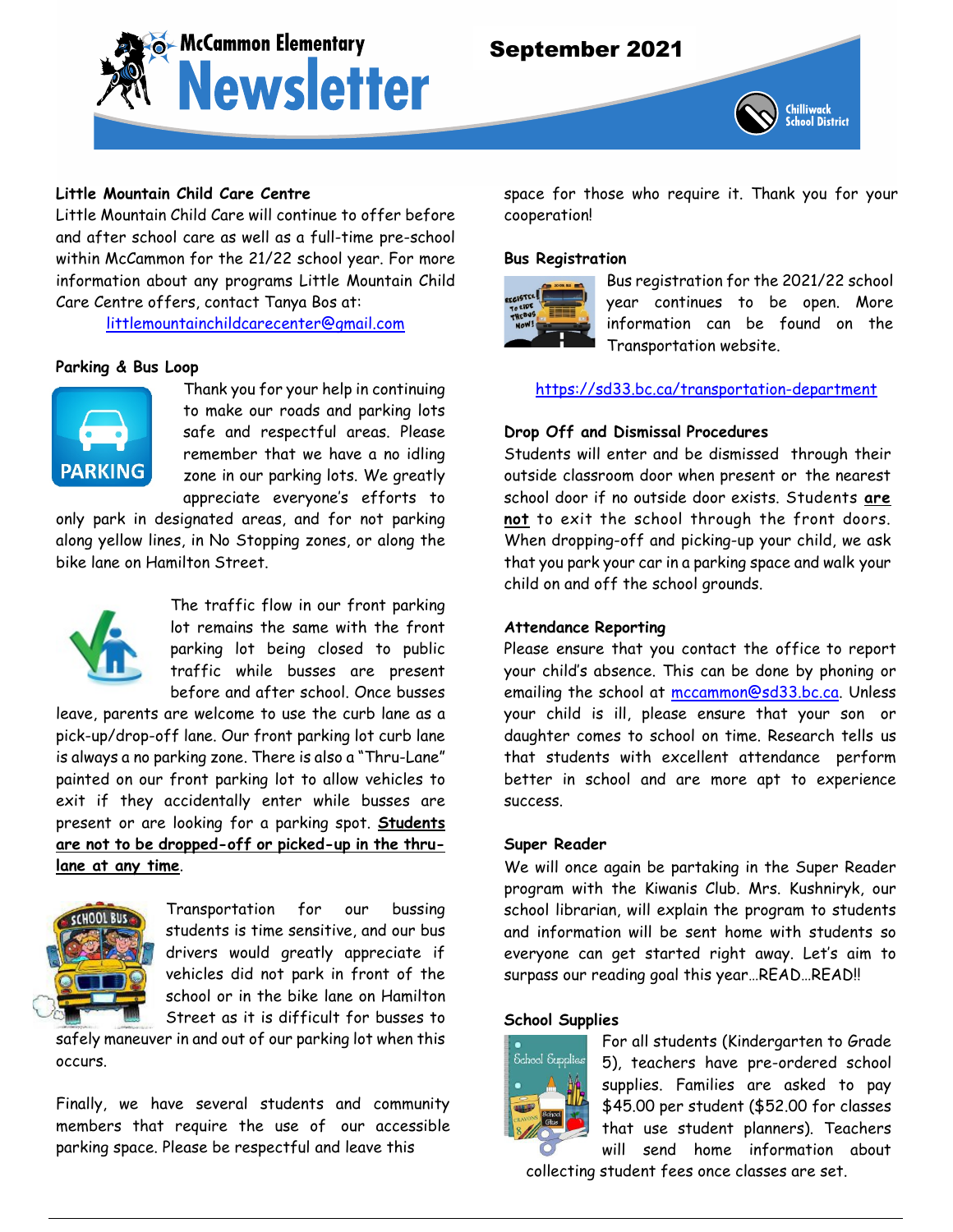



### **PAC Meeting**



All parents are automatically members of our PAC and are encouraged to attend the meetings. PAC meetings provide parents with information about our school, a chance to ask questions or raise

concerns and of course, a chance to become involved with our school.

Our September PAC meeting will be held on Thursday September  $16<sup>th</sup>$  at 6:30 p.m. in the school library. Please RSVP your attendance through the PAC Facebook page which you can find [here.](https://www.facebook.com/events/chilliwack-british-columbia/mccammon-traditional-elementary-school-online-auction/3514376775345628/)

### **Nut-Aware School Policy**



At McCammon Elementary, there are classrooms with students with severe allergies to peanuts, nuts, and other foods. For these classes, products that students are allergic to may be

prohibited. Classroom teachers will send home information letting parents know of products not allowed in the classroom. We ask for your cooperation in continuing to provide safe learning environments for our students, your children.

### **School Uniforms**

During the June 2021 PAC meeting it was approved that students would no longer be required to wear uniforms beginning in the 2021-2022 school year. As was the case for this past school year, students are welcome to show school spirit by wearing school clothing. If you have uniforms at home that have a lot of wear left, feel free to send your child in uniform, with the understanding that uniforms will no longer be enforced. McCammon clothing can be purchased through Sapphire Creative at:

[www.sapphirecreative.com](http://www.sapphirecreative.com/)

### **Inside Shoes**

We greatly appreciate all the hard work Ms. Fournier and Mr. Wilde (our custodial staff) do each day to keep McCammon looking so clean. To assist them, we ask students to wear inside shoes while in the school. For September, please have your child bring a pair of shoes they can keep at school. We realize some families may not have had a chance to get another pair of shoes. Students can wear what they have until another pair can be brought to school.

### **Bikes / Skateboards / Scooters**



Please remember that it is mandatory for all bicycle riders to wear a helmet. We ask for your assistance in ensuring that your child has a helmet and an adequate lock. Also, students are asked to not ride bicycles, skateboards, and scooters on school

grounds. Bikes and scooters can be locked up in the under covered area which is locked during school hours.

### **Student Accident Insurance**

The Chilliwack School District or Schools Protection Program (SPP) does not insure expenses for student injuries that happen on school grounds or during school activities. Parents/Guardians are responsible for these expenses.

iA Financial Group is now offering a new comprehensive accident insurance plan with a critical illness component designed for the whole family.

The Family Accident Reimbursement Plan is ideal for supplementing costs not covered by your provincial health insurance or existing employer extended health and dental plans. Regardless of the size of your family, all eligible family members can be insured under one set monthly rate.

To apply or to find out more, visit: <http://www.solutionsinsurance.com/aonbc>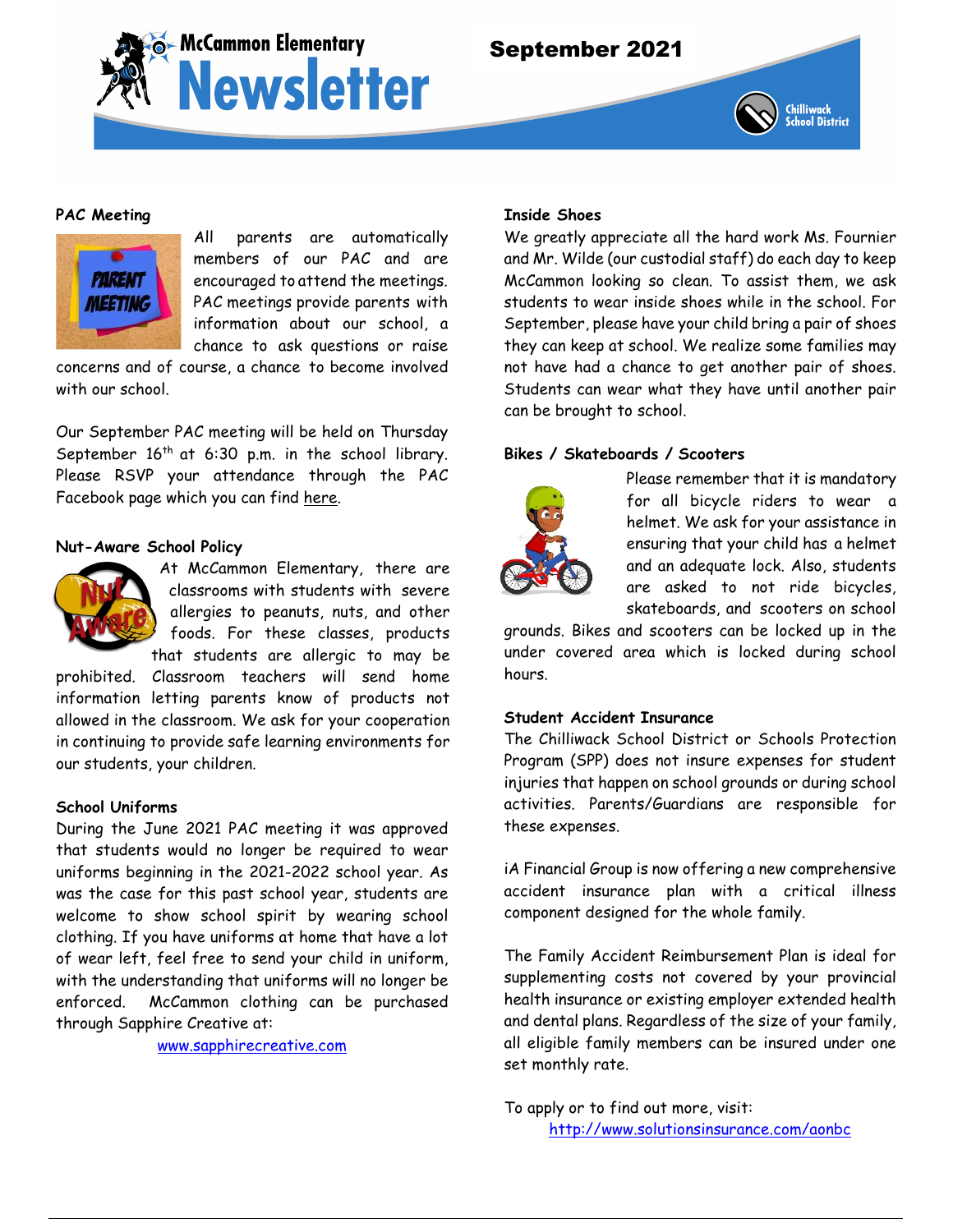



# McCammon Elementary Code of Conduct – 2021/2022

### Purpose Statements:

Pursuant to Chilliwack School District Board of Education Policy 501: Student Behaviour, this code of conduct sets out the expectations for behavior at school and during school activities that take place at any location. It also includes those activities at home that may have a direct impact on school life. All staff, students and parents at McCammon Traditional Elementary will work together to help each other reach their fullest potential. Everyone will be treated with respect and dignity set out by the Human Rights of British Columbia regardless of race, colour, ancestry, place of origin, religion, marital status, family status, physical or mental disability, sex, sexual orientation, gender identity or expression, and age. Behaviors or actions that help people grow and mature will be encouraged. Staff will keep students focused on our school guidelines.

### At McCammon Elementary we will:

- BE RESPECTFUL: Treat others the way you would like to be treated.
- \* BE RESPONSIBLE: A responsible person knows what to do and carries it out or finds appropriate solutions to problems.
- BE CARING: Is thinking about the needs of others.
- BE COOPERATIVE: Is willing to learn and cooperate with a good attitude.

| As a member of the McCammon family, we pledge to practice and use the following appropriate behaviors: |                                             |                                 |  |
|--------------------------------------------------------------------------------------------------------|---------------------------------------------|---------------------------------|--|
| * Use appropriate language                                                                             | * Listen and Respect adults in the building |                                 |  |
| * Be friendly, kind, and respectful to peers                                                           | * Show good sportsmanship                   |                                 |  |
| * Set personal goals                                                                                   | * Show initiative                           |                                 |  |
| * Follow school rules                                                                                  | * Come prepared, ready to learn             |                                 |  |
| * Dress for a learning environment                                                                     | * Respect school property                   |                                 |  |
| The school community considers the following to be some examples of unacceptable behaviors:            |                                             |                                 |  |
| * Vandalism                                                                                            | * Profanity and/or vulgar language          |                                 |  |
| * Defiant behavior                                                                                     | * Bullying (physical/verbal/cyber)          |                                 |  |
| * Stealing                                                                                             | * Violence (physical/verbal)                |                                 |  |
| * Anything intended as a weapon                                                                        | * Harassment                                |                                 |  |
| Some of the <b>incentives</b> that you may receive at school include:                                  |                                             |                                 |  |
| * 4B Slips                                                                                             | * Recognition by staff                      | * A feeling of Self Worth       |  |
| * Good news contact with home                                                                          | * Recognition at assemblies                 | * Classroom recognition         |  |
|                                                                                                        |                                             |                                 |  |
| Some responses to not following the Code of Conduct may include:                                       |                                             |                                 |  |
| * Warning and Problem Solving Strategies                                                               | * Change of Program                         | * Loss of Privileges/fieldtrips |  |
| * Formal Write up (home contact)                                                                       | * Phone Call Home                           | * School Based Team Meeting     |  |
| * Time Out                                                                                             | * Letter of Apology                         | * Suspension                    |  |

At McCammon Elementary we share a responsibility to protect every teacher's right to teach and we respect our students as learners. We understand that everyone is unique, and we encourage positive behaviors and actions that help people become contributing citizens of our school community. We look forward to working together.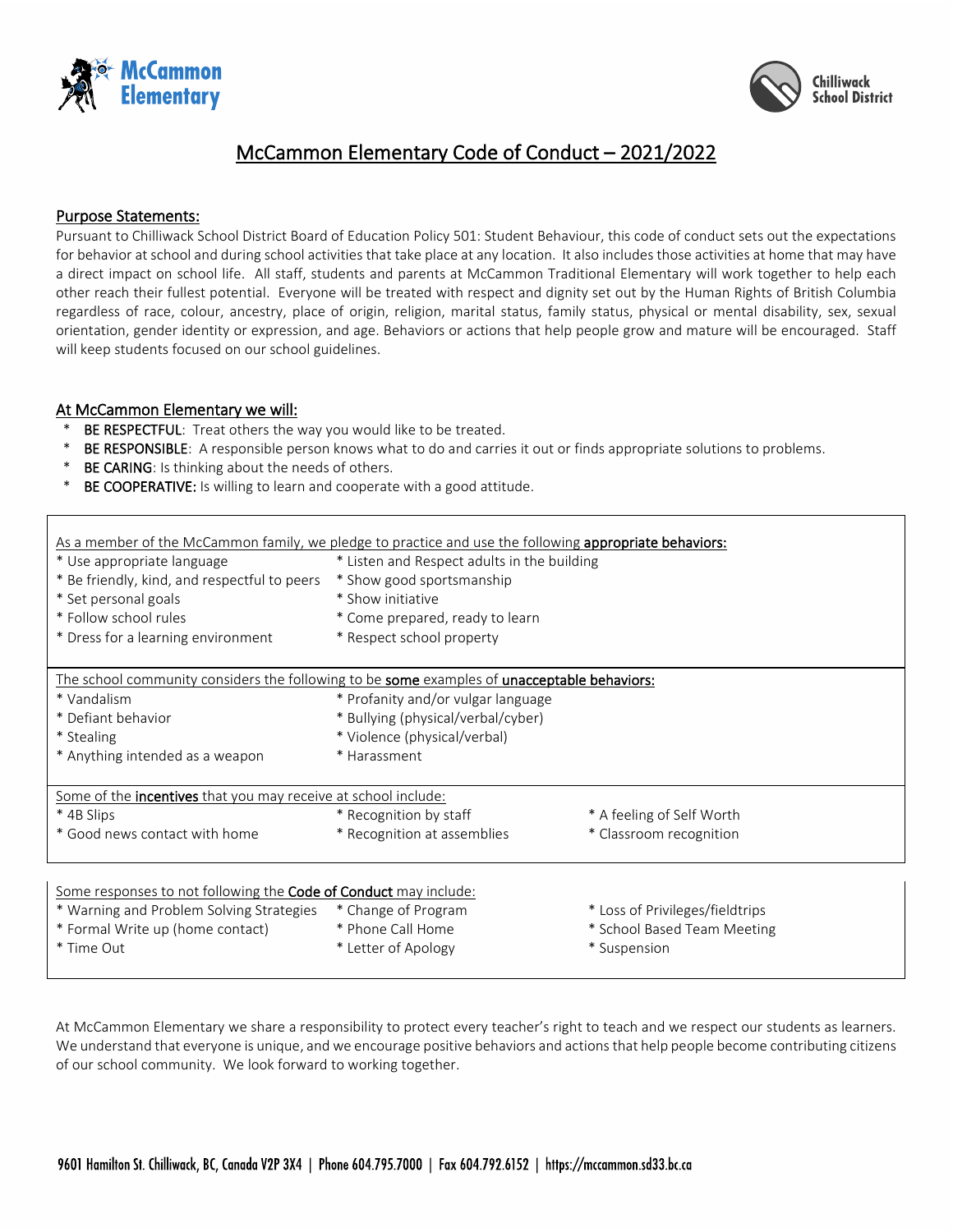



# *School Dress Code*

All SD #33 Elementary school student clothing should be suitable for a school learning environment. Clothing and footwear should be comfortable and appropriate for students to participate safely in all school activities (i.e. P.E., recess, and lunch activities). Clothing should demonstrate a respect for the school community and the B.C. Human Rights Code. Any person dressed in an inappropriate manner, will be advised – personally and discretely – and given an opportunity to meet the school dress guidelines.

During the June 2021 PAC meeting it was approved that students would no longer be required to wear uniforms beginning in the 2021-22 school year. As was the case for the 2020-21 school year, students are welcome to show school spirit by wearing school clothing. If you have "uniforms" at home that have a lot of wear left, feel free to send your child in uniform, with the understanding that uniforms will no longer be enforced. McCammon clothing can be purchased through Sapphire Creative at:

<www.sapphirecreative.com>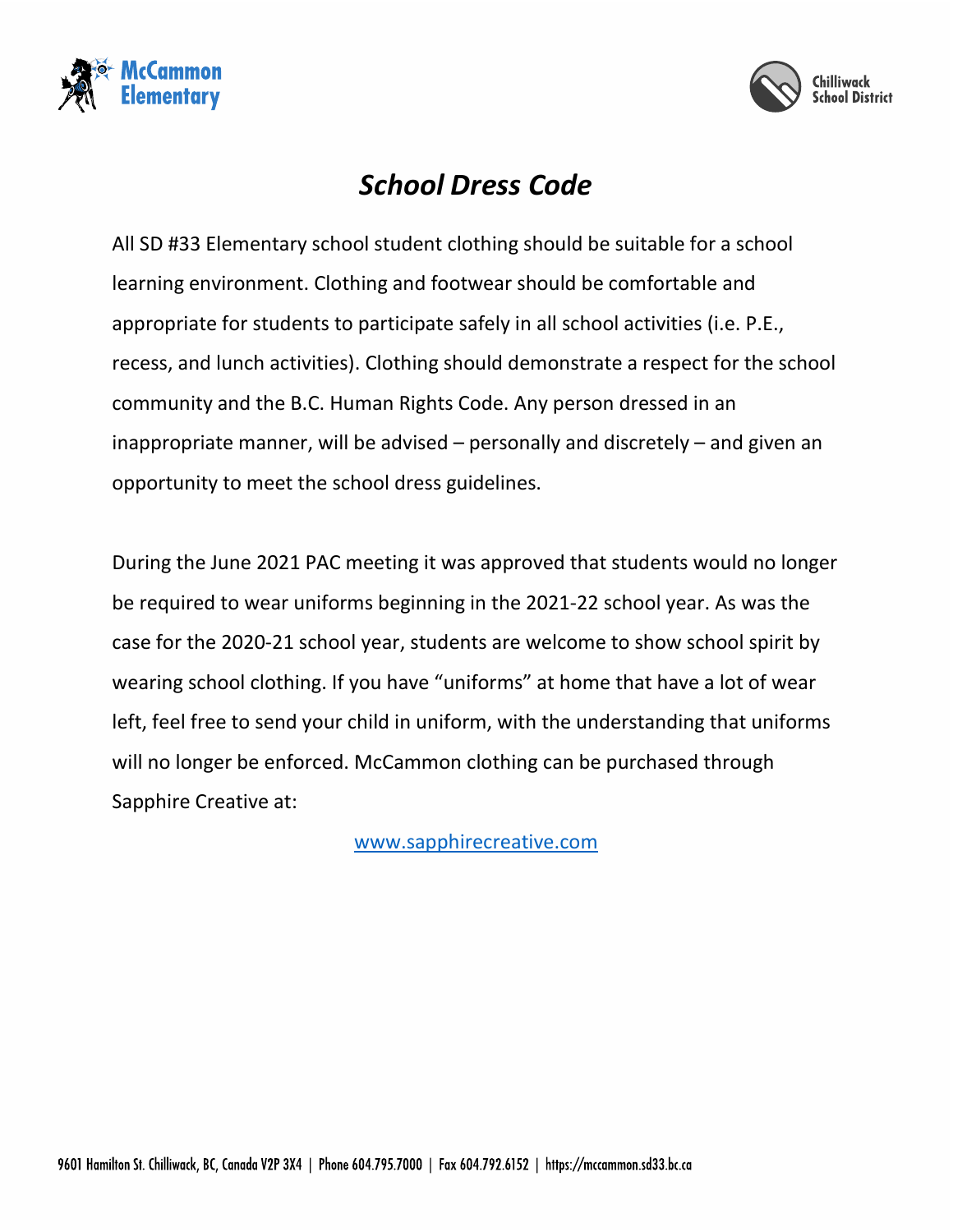



# *Fair Notice*

The Chilliwack School District and community partners are committed to making our schools safe for students and staff. As a result, schools will respond to all student behaviours that pose a potential risk to themselves, other students, staff and members of the community.

### **Student threat assessment protocol: Fair Notice**

What behaviours initiate a student threat assessment? A student threat assessment will be initiated when behaviours include, but are not limited to, serious violence or violence with intent to harm, kill, verbal/written threats to harm/kill others, Internet website/MSN threats to harm/kill others, possession of weapons (including replicas), bomb threats and fire setting.

### **Duty to Report**

To keep school communities safe and caring, staff, parents, students and community members must report all threat-related behaviours.

### **What is a threat?**

A threat is an expression of intent to do harm or act out violently against someone or something. Threats may be verbal, written, drawn, posted on the Internet or made by gesture. Threats must be taken seriously, investigated and responded to.

### **What is a Threat Assessment Team?**

Each school has a Threat Assessment Team which is multi-disciplinary. The team may include Principal, Vice Principal, District Resource Teacher, School Counsellor and Police.

## **What is the purpose of a student threat assessment?**

The purposes of a student threat assessment are:

To ensure the safety of students, staff, parents and others.

To ensure a full understanding of the context of the threat.

To understand factors contributing to the threat makers' behaviour.

To be proactive in developing an intervention plan that addresses the emotional and physical safety of the threat maker.

To promote the emotional and physical safety of all.

## **What happens in a student threat assessment?**

All threat making behaviour by a student shall be reported to the Principal who will activate the protocol for the initial response. Once the threat has been activated, interviews may be held with the student(s), the threat maker, parents and staff to determine the level of risk and develop an appropriate response to the incident. Intervention plans will be developed and shared with parents, staff and students are required.

## **Can I refuse to participate in a threat assessment process?**

It is important for all parties to engage in the process. However, if for some reason there is a reluctance to participate in the process by the threat maker or parent/guardian, the threat assessment process will continue in order to promote a safe and caring learning environment.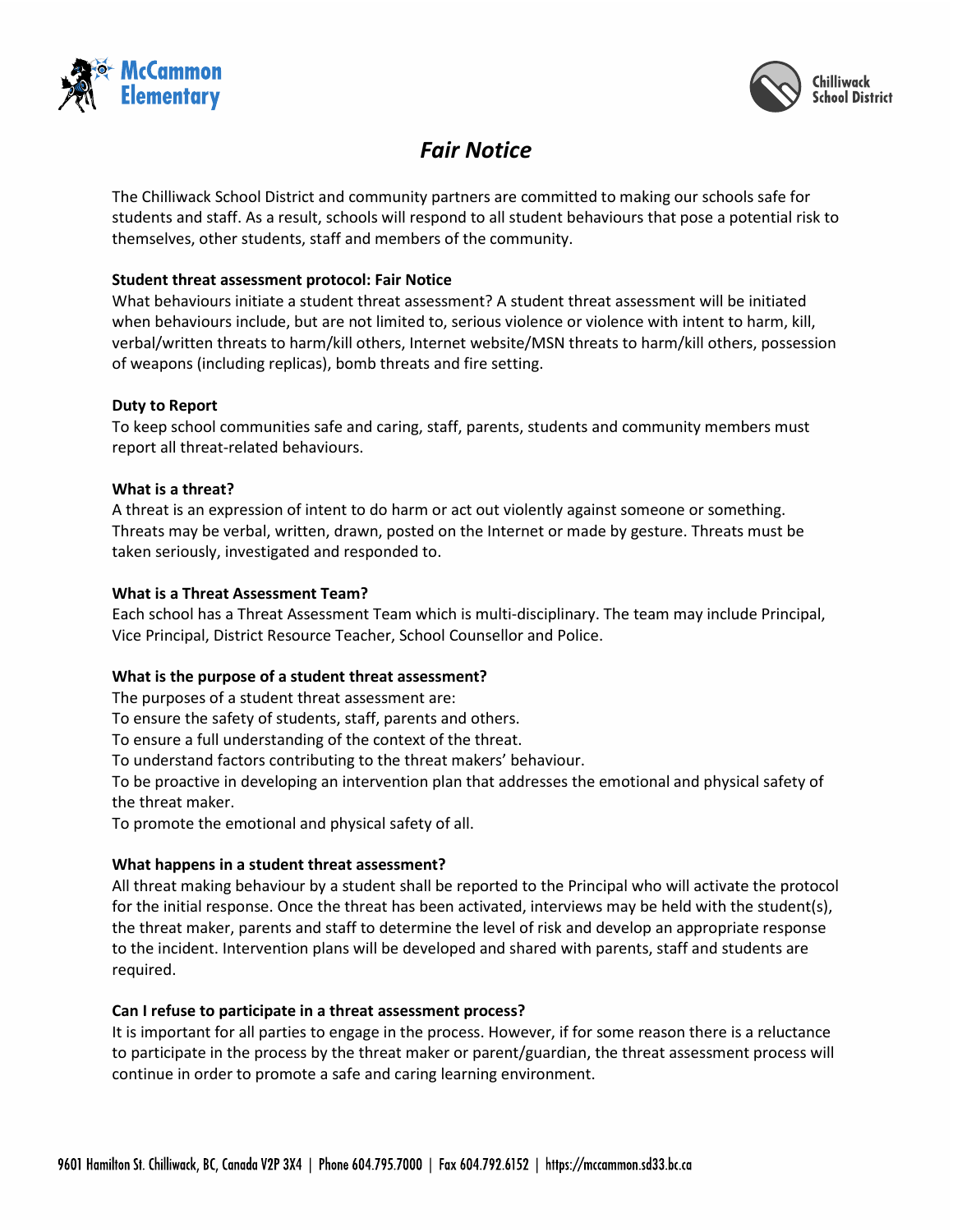

August 27, 2021

Dear Parents / Guardians / Caregivers,

Welcome back! I sincerely hope that you had a wonderful summer and that you had the opportunity to reconnect with family and friends. Over the summer months, the Ministry of Education and public health experts have been monitoring the pandemic situation and have been planning for the safe return of students and staff to schools in September. I want to take this opportunity to provide you with an update on some key items relating to health and safety protocols in those plans, and it is hoped that this information will reduce anxiety for families as we look forward to returning to school.

### **Full-Time In-Person Instruction:**

On August 24, the B.C. Government confirmed in their [media release](https://news.gov.bc.ca/releases/2021EDUC0058-001663) that students would be returning to full-time, in-person instruction this September, including resuming sports, music, and other extracurricular activities. Parents/Guardians, if you have questions concerning your child's instructional program, please contact your school principal.

### **Preventative Health & Safety Protocols:**

Listed below are the preventative health and safety measures that will continue from last year. Please note that the school district will continue to ensure that all infection prevention and exposure control measures co-developed between public health officials, a stakeholder led steering committee, and the Ministry of Education are met or exceeded when students and staff return to school in September.

- Staff and students are to continue to do their own Daily Health Check and should remain home if they are not feeling well.
- Mask wearing indoors for all K-12 staff, visitors and students in grades 4 to 12, including at their desks and on school buses.
- Mask wearing indoors strongly encouraged for students in Kindergarten to grade 3, but this remains the choice of the student and their family.
- Continued posting of directional signage to manage traffic flow and prevent crowding.
- General cleaning of the premises, and the cleaning and disinfecting of frequently touched surfaces, will occur at least once in a 24-hour period.
- Continued focus on rigorous hand hygiene and respiratory etiquette.
- Maintain building air ventilation as per standards and specifications for ongoing comfort.

### **What is different for the 2021-2022 school year:**

- Students will no longer be organized in learning groups/cohorts.
- Students/staff will not be required to social distance by 2 metres. Schools will work to implement measures such as respecting others personal space and engage in outside activities and learning as much as possible.
- A new Communicable Disease Plan will replace our District's Safety Plan. It will have many similarities to our current Safety Plan but will reflect any ongoing measures and additional measures to be implemented as advised by public health.
- Regional Medical Health Officers will now have the authority to implement additional safety requirements at a regional, district or school level during times of increased community transmission of COVID-19.